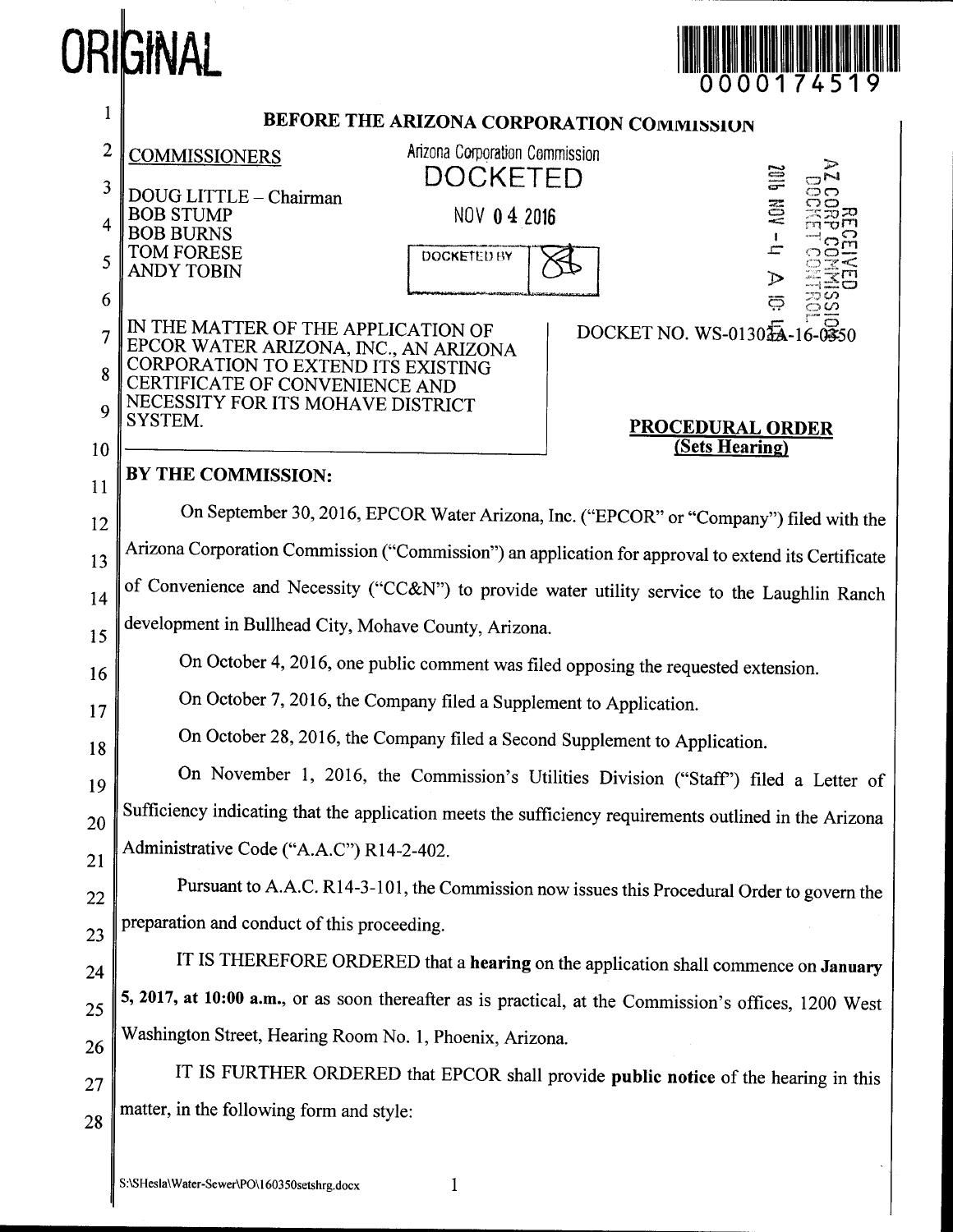## <sup>1</sup> PUBLIC NOTICE OF THE HEARING ON THE APPLICATION OF EPCOR WATER ARIZONA, INC. FOR APPROVAL OF AN EXTENSION OF A CERTIFICATE OF CONVENIENCE AND NECESSITY (DOCKET NO. WS-01303-16-0350)

### **Summary**

2

3

4

5

6

7

8

9

10

11

12

13

14

15

16

17

18

19

20

21

22

23

24

25

On September 30 2016, EPCOR Water Arizona, Inc. ("EPCOR" or "Applicant") filed with the Arizona Corporation Commission ("Commission") an application requesting that the Commission approve an extension of its current Certificate of Convenience and Necessity ("CC&N") to provide water utility service to the Laughlin Ranch development in Bullhead City, Mohave County, Arizona.

The Commission's Utilities Division ("Staff") has not yet made a recommendation regarding the application. The Commission is not bound by the proposals made by EPCOR, Staff, or any intervenor(s). The Commission will issue a Decision regarding the application following consideration of testimony and evidence presented by all parties at an evidentiary hearing.

# How You Can View or Obtain a Copy of the Application

Copies of the application are available from EPCOR [EPCOR TO INSERT HOW AND WHERE AVAILABLE]; at the Commission's Docket Control Center at 1200 West Washington, Phoenix, Arizona, for public inspection during regular business hours; and on the Commission's website (www.azcc.gov) using the e-Docket function.

## Arizona Corporation Commission Public Hearing Information

The Commission will hold a hearing on this matter beginning January 5, 2017, at 10:00 a.m. at the Commission's offices, Hearing Room No. I, 1200 West Washington, Phoenix, Arizona 85007. Public comments will be taken on the first day of hearing.

Written public comments may be submitted by mailing a letter referencing Docket No. WS-01303A-16-0350 to Arizona Corporation Commission, Consumer Services Section, 1200 West Washington, Phoenix, AZ 85007, or by submitting comments on the Commission's website (Www.azcc.gov) using the "Submit a Public Comment for a Utility" function. If you require assistance, you may contact the Consumer Services Section at 1-800-222-7000.

### **About Intervention**

The law provides for an open public hearing at which, under appropriate circumstances, interested persons may intervene. An interested person may be granted intervention if the outcome of the case will directly and substantially impact the person, and the person's intervention will not unduly broaden the issues in the case. Intervention, among other things, entitles a party to present sworn evidence at hearing and to crossexamine other parties' witnesses. However, failure to intervene will not preclude any interested person or entity from appearing at the hearing and providing public comment on the application or from filing written comments in the record of the case.

26 27 28 To request intervention, you must file an original and  $13$  hard copies of a written request to intervene with Docket Control, 1200 West Washington, Phoenix, AZ 85007, no later than December 9, 2016. You also must serve a copy of the request to intervene on each party of record, on the same day that you file the request to intervene with the Commission. Information about intervention and sample intervention requests are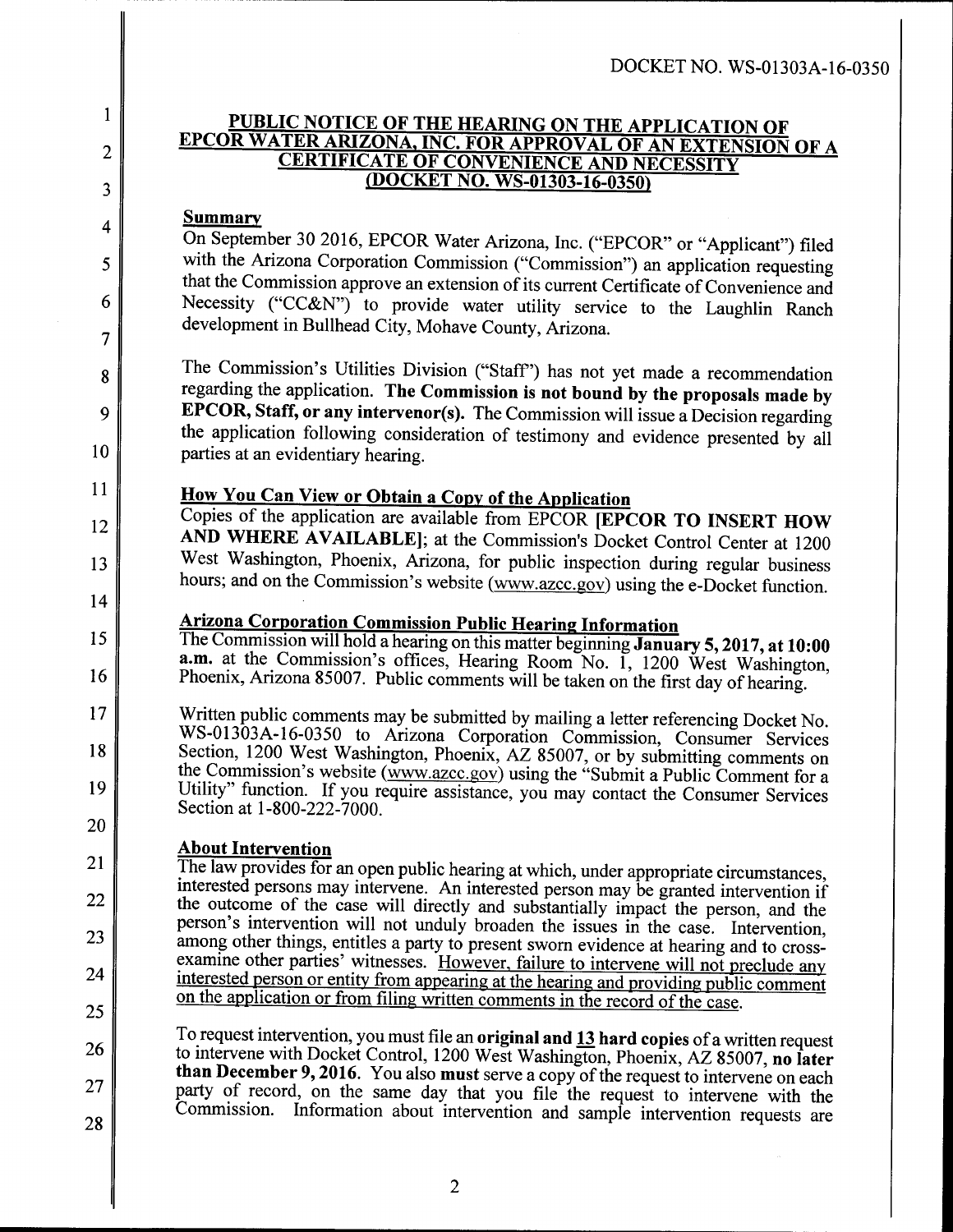available on the Commission's website (www.azcc.gov) using the "Intervention in Utility Cases" link. 2. 3. 4. 5. Your request to intervene  $\frac{must}{dt}$  contain the following:<br>1. Your name, address, and telephone number, and Your name, address, and telephone number, and the name, address, and telephone number of any person upon whom service of documents is to be made, if not vourself: A reference to Docket No. WS-01303A-16-0350, A short statement explaining: a. Your interest in the proceeding (e.g., an owner of property in the proposed extension area, etc.), b. How you will be directly and substantially affected by the outcome of the case, and c. Why your intervention will not unduly broaden the issues in the case, A statement certifying that you have served a copy of the request to intervene on the utility or its attorney and all other parties of record in the case, and If you are not represented by an attorney who is an active member of the Arizona State Bar, and you are not representing yourself as an individual, sufficient information and any appropriate documentation to demonstrate compliance with Arizona Supreme Court Rules 31, 38, 39, and 42, as applicable. The granting of motions to intervene shall be governed by A.A.C. R14-3~105, except that all motions to intervene must be filed on or before **December 9, 2016.** If representation by counsel is required by Arizona Supreme Court Rule 31, intervention will be conditioned upon the intervenor obtaining counsel to represent the intervenor. 1 2 3 4 5 6 7 8 9 10 11 12 13 14 15 16 17 18 IT IS FURTHER ORDERED that EPCOR shall mail a copy of the above notice to each  $19$  individual property owner and homeowner in the proposed extension area and shall cause the above  $20 \parallel$  notice to be published at least once in a newspaper of general circulation in the proposed extension 21 area, with mailing and publication to be completed no later than November 25, 2016.  $22$   $\parallel$  IT IS FURTHER ORDERED that EPCOR shall file certification of mailing and publication  $23$  as soon as practicable after the mailing and publication have been completed, but no later than 24 December 20, 2016. 25  $\parallel$  IT IS FURTHER ORDERED that notice shall be deemed complete upon mailing/publication,  $26$  notwithstanding the failure of an individual property owner and homeowner to read or receive the  $27$  notice. 28 ADA/Equal Access Information The Commission does not discriminate on the basis of disability in admission to its public meetings. Persons with a disability may request a reasonable accommodation such as a sign language interpreter, as well as request this document in an alternative format, by contacting the ADA Coordinator, Shaylin Bernal, E-mail SAbernal@azcc.gov, voice phone number 602-542-3931. Requests should be made as early as possible to allow time to arrange the accommodation.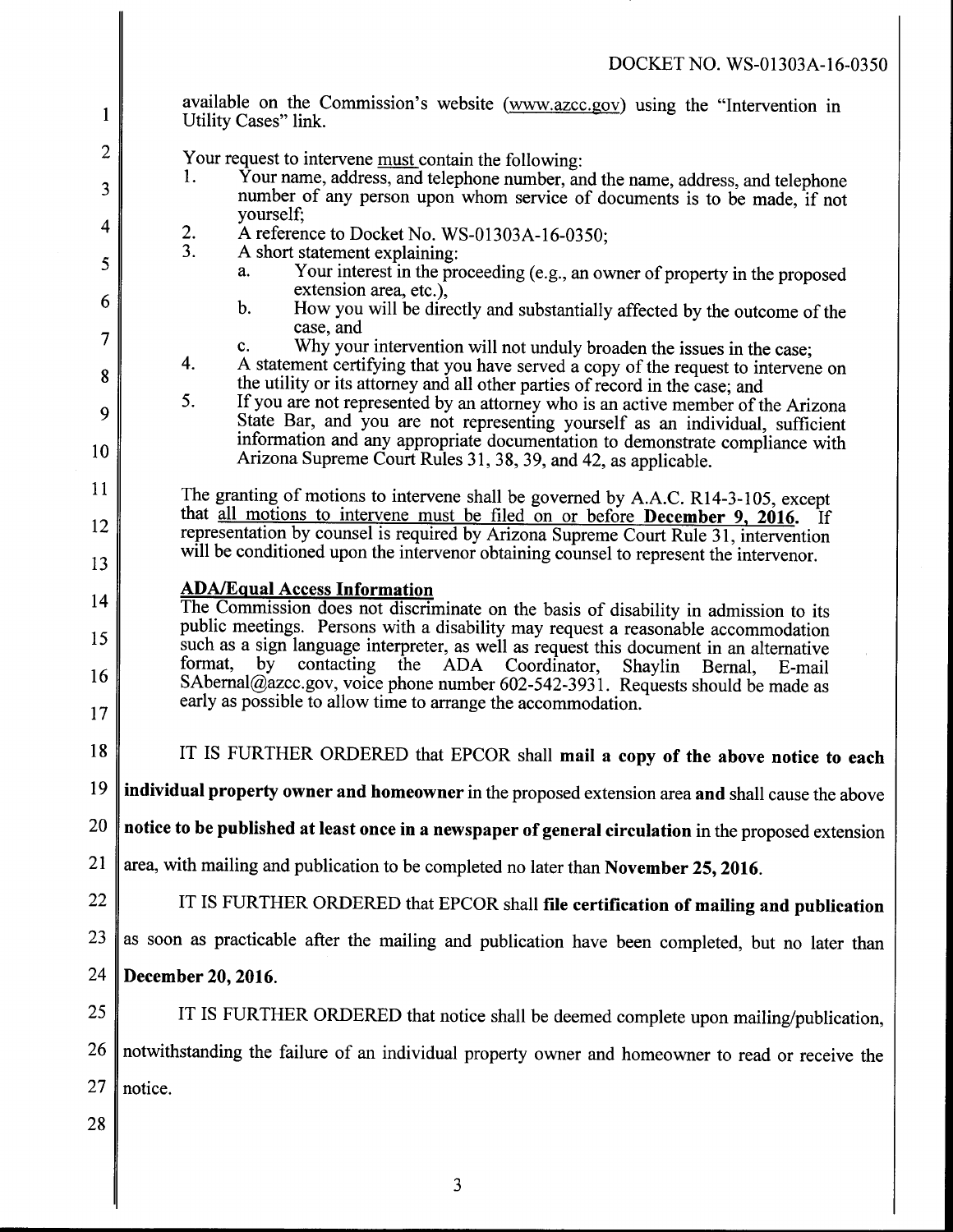$1 \parallel$  IT IS FURTHER ORDERED that the **Staff Report** and associated exhibits to be presented at  $2 \parallel$  hearing shall be reduced to writing and filed on or before **December 6, 2016**.

 $3 \parallel$  IT IS FURTHER ORDERED that any objection(s) to the Staff Report shall be reduced to  $4 \parallel$  writing and filed on or before **December 20, 2016.** 

 $5 \parallel$  IT IS FURTHER ORDERED that intervention shall be in accordance with A.A.C. R14-3-105,  $6 \parallel$  except that all motions to intervene must be filed on or before **December 9, 2016**.

7 IT IS FURTHER ORDERED that any objection(s) to any Motion(s) to Intervene shall be  $8 \parallel$  reduced to writing and filed on or before **December 20, 2016**.

 $9 \parallel$  IT IS FURTHER ORDERED that all filings shall be made by 4:00 p.m. on the date the filing  $10 \parallel$  is due, unless otherwise indicated.

11 | IT IS FURTHER ORDERED that the Ex Parte Rule (A.A.C. R14-3-113-Unauthorized 12 Communications) applies to this proceeding and shall remain in effect until the Commission's Decision 13  $\parallel$  in this matter is final and non-appealable.

14 IT IS FURTHER ORDERED that all parties must comply with Arizona Supreme Court Rules 15 31, 38, 39, and 42 and A.R.S. § 40-243 with respect to the practice of law and admission pro hac vice.

16 IT IS FURTHER ORDERED that withdrawal of representation must be made in compliance 17 with A.A.C. R14-3-104(E) and Rule 1.16 of the Rules of Professional Conduct (under Arizona 18 Supreme Court Rule 42). Representation before the Commission includes the obligation to appear at 19 all hearings, procedural conferences, and Open Meetings for which the matter is scheduled for  $20$  discussion, unless counsel has previously been granted permission to withdraw by the Administrative 21 | Law Judge or Commission.

22  $\parallel$  IT IS FURTHER ORDERED that the Administrative Law Judge may rescind, alter, amend, or  $23$  waive any portion of this Procedural Order either by subsequent Procedural Order or by ruling at 24 | hearing. 24 hearing.<br>25 DATED this  $4$ 

26

27

28

day of November, 2016.

SCOTT M. HESL'A ADMINISTRATIVE LAW JUDGE